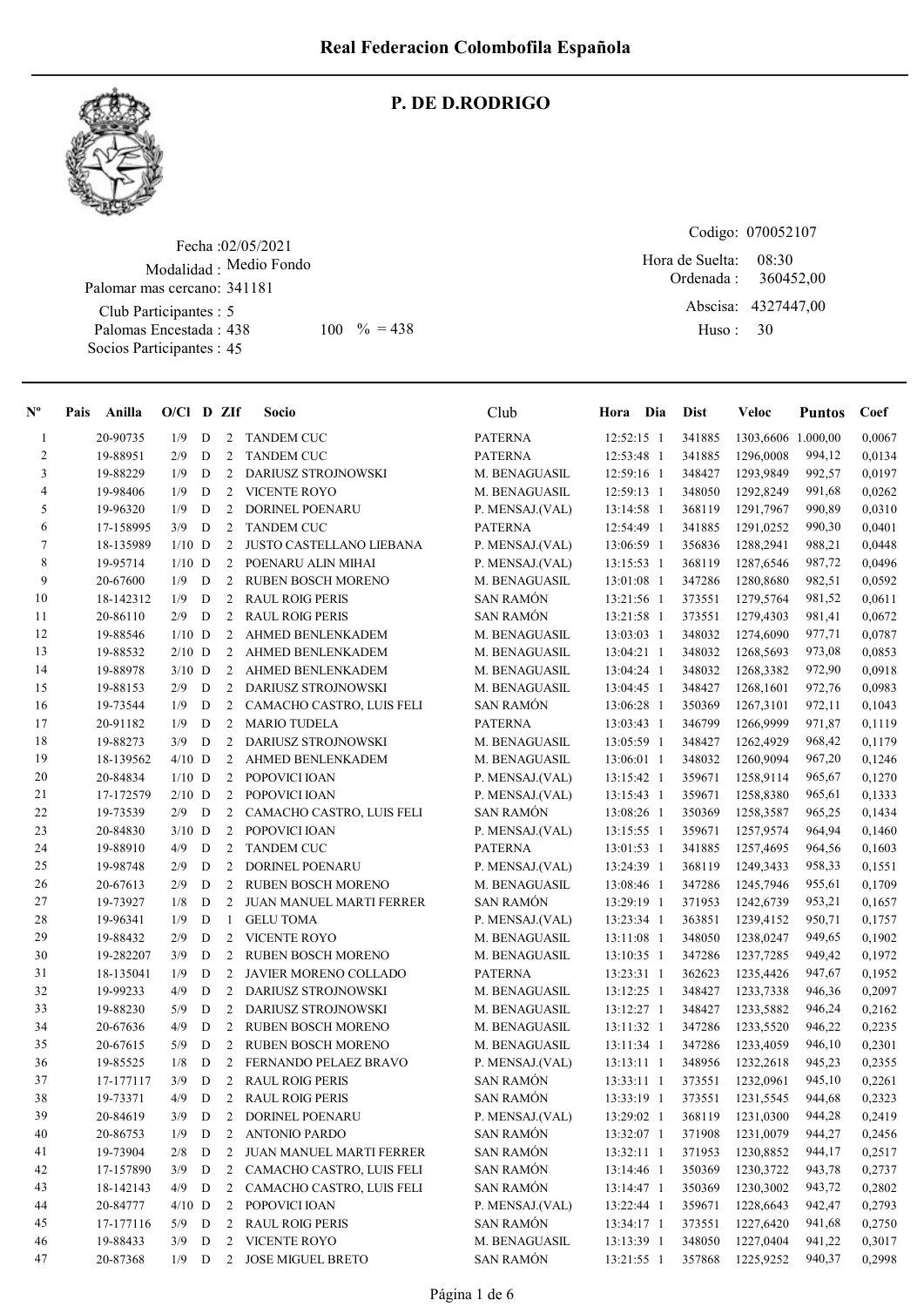| $\mathbf{N}^{\mathbf{o}}$ | Anilla<br>Pais        | $O/C1$ D ZIf        |           |                                  | Socio                                                | Club                               | Dia<br>Hora              | <b>Dist</b>      | Veloc                  | <b>Puntos</b>    | Coef             |
|---------------------------|-----------------------|---------------------|-----------|----------------------------------|------------------------------------------------------|------------------------------------|--------------------------|------------------|------------------------|------------------|------------------|
| 48                        | 20-84620              | 4/9                 | D         |                                  | 2 DORINEL POENARU                                    | P. MENSAJ.(VAL)                    | 13:30:32 1               | 368119           | 1224,8858              | 939,57           | 0,2977           |
| 49                        | 19-95700              | $2/10$ D            |           | 2                                | POENARU ALIN MIHAI                                   | P. MENSAJ.(VAL)                    | 13:30:46 1               | 368119           | 1223,9355              | 938,84           | 0,3039           |
| 50                        | 20-84578              | 5/9                 | D         | $\overline{2}$                   | <b>DORINEL POENARU</b>                               | P. MENSAJ.(VAL)                    | 13:30:50 1               | 368119           | 1223,6643              | 938,63           | 0,3101           |
| 51                        | 19-73573              | 5/9                 | D         | $\mathbf{2}$                     | CAMACHO CASTRO, LUIS FELI                            | <b>SAN RAMÓN</b>                   | 13:16:23 1               | 350369           | 1223,4266              | 938,45           | 0,3323           |
| 52                        | 18-5095281            | 2/9                 | D         | $\overline{2}$                   | <b>JOSE MIGUEL BRETO</b>                             | <b>SAN RAMÓN</b>                   | 13:23:16 1               | 357868           | 1220,2819              | 936,04           | 0,3317           |
| 53                        | 19-96317              | 6/9                 |           | $\overline{2}$                   | DORINEL POENARU                                      | P. MENSAJ.(VAL)                    | 13:31:55 1               | 368119           | 1219,2735              | 935,26           | 0,3287           |
| 54                        | 19-88506              | $5/10$ D            |           | 2                                | AHMED BENLENKADEM                                    | M. BENAGUASIL                      | 13:15:28 1               | 348032           | 1219,1686              | 935,18           | 0,3542           |
| 55                        | 17-165066             | 1/8<br>6/9          | D         | $\mathbf{1}$                     | ANDRES BORDEANU                                      | P. MENSAJ.(VAL)                    | 13:19:14 1               | 352544           | 1218,8913<br>1214,9976 | 934,97           | 0,3562           |
| 56<br>57                  | 19-73338<br>20-76556  | 1/8                 | D         | $\overline{2}$<br>$\overline{2}$ | <b>RAUL ROIG PERIS</b><br><b>SAID AISSAT</b>         | <b>SAN RAMÓN</b><br><b>PATERNA</b> | 13:37:27 1<br>13:30:13 1 | 373551<br>364748 | 1214,9492              | 931,98<br>931,95 | 0,3423<br>0,3568 |
| 58                        | 20-90707              | 5/9                 | D         | 2                                | <b>TANDEM CUC</b>                                    | <b>PATERNA</b>                     | 13:11:26 1               | 341885           | 1214,7992              | 931,83           | 0,3873           |
| 59                        | 18-139553             | 6/10                |           | $\overline{2}$                   | AHMED BENLENKADEM                                    | M. BENAGUASIL                      | 13:16:59 1               | 348032           | 1212,7255              | 930,24           | 0,3870           |
| 60                        | 18-139987             | 2/8                 | D         | 2                                | FERNANDO PELAEZ BRAVO                                | P. MENSAJ.(VAL)                    | 13:18:01 1               | 348956           | 1211,5827              | 929,36           | 0,3926           |
| 61                        | 19-99272              | 6/9                 |           | $\overline{2}$                   | RUBEN BOSCH MORENO                                   | M. BENAGUASIL                      | 13:16:42 1               | 347286           | 1211,3219              | 929,16           | 0,4010           |
| 62                        | 20-84539              | 7/9                 |           | $\overline{2}$                   | DORINEL POENARU                                      | P. MENSAJ.(VAL)                    | 13:35:34 1               | 368119           | 1204,7093              | 924,09           | 0,3845           |
| 63                        | 19-73930              | 3/8                 | ${\bf D}$ | 2                                | JUAN MANUEL MARTI FERRER                             | <b>SAN RAMÓN</b>                   | 13:39:00 1               | 371953           | 1203,7314              | 923,34           | 0,3867           |
| 64                        | 19-73696              | 4/8                 | D         |                                  | 2 JUAN MANUEL MARTI FERRER                           | <b>SAN RAMÓN</b>                   | 13:39:17 1               | 371953           | 1202,6287              | 922,50           | 0,3928           |
| 65                        | 19-85432              | $2/10$ D            |           |                                  | 2 JUSTO CASTELLANO LIEBANA                           | P. MENSAJ.(VAL)                    | 13:27:04 1               | 356836           | 1201,1984              | 921,40           | 0,4159           |
| 66                        | 19-98695              | 1/8                 | D         | $\mathbf{1}$                     | <b>JANUSZ</b>                                        | <b>SAN RAMÓN</b>                   | 13:29:28 1               | 359259           | 1199,6627              | 920,22           | 0,4194           |
| 67                        | 20-84971              | 2/9                 | D         | -1                               | <b>GELU TOMA</b>                                     | P. MENSAJ.(VAL)                    | 13:33:20 1               | 363851           | 1199,5088              | 920,10           | 0,4204           |
| 68                        | 19-88843              | 6/9                 |           | 2                                | <b>TANDEM CUC</b>                                    | <b>PATERNA</b>                     | 13:15:12 1               | 341885           | 1198,7553              | 919,52           | 0,4541           |
| 69                        | 19-96151              | $5/10$ D            |           | $\overline{2}$                   | POPOVICI IOAN                                        | P. MENSAJ.(VAL)                    | 13:30:08 1               | 359671           | 1198,3707              | 919,23           | 0,4380           |
| 70                        | 19-98426              | 4/9                 | D         | $\overline{2}$                   | <b>VICENTE ROYO</b>                                  | M. BENAGUASIL                      | 13:20:45 1               | 348050           | 1197,0765              | 918,24           | 0,4592           |
| 71                        | 19-85412              | $3/10$ D            |           | $\overline{2}$                   | JUSTO CASTELLANO LIEBANA                             | P. MENSAJ.(VAL)                    | 13:28:40 1               | 356836           | 1194,7634              | 916,46           | 0,4543           |
| 72<br>73                  | 17-158417<br>20-84112 | 2/9<br>1/9          | D<br>D    | $\overline{2}$<br>-1             | <b>MARIO TUDELA</b><br><b>IOUNT PUSCAS</b>           | <b>PATERNA</b><br>P. MENSAJ.(VAL)  | 13:20:31 1<br>13:36:27 1 | 346799<br>365790 | 1193,7319<br>1193,6368 | 915,67<br>915,60 | 0,4740<br>0,4556 |
| 74                        | 19-99209              | 6/9                 |           | $\overline{2}$                   | DARIUSZ STROJNOWSKI                                  | M. BENAGUASIL                      | 13:22:22 1               | 348427           | 1191,7467              | 914,15           | 0,4849           |
| 75                        | 20-84511              | $3/10$ D            |           | 2                                | POENARU ALIN MIHAI                                   | P. MENSAJ.(VAL)                    | 13:39:04 1               | 368119           | 1191,0667              | 913,63           | 0,4652           |
| 76                        | 20-67201              | 7/10                |           |                                  | 2 AHMED BENLENKADEM                                  | M. BENAGUASIL                      | 13:22:57 1               | 348032           | 1188,0253              | 911,29           | 0,4986           |
| 77                        | 18-143287             | $1/10$ D            |           | 2                                | VICENTE MARTINEZ BENLLOCH                            | <b>SAN RAMÓN</b>                   | 13:38:11 1               | 365939           | 1187,4068              | 910,82           | 0,4804           |
| 78                        | 20-67226              | 8/10                |           | $\overline{2}$                   | AHMED BENLENKADEM                                    | M. BENAGUASIL                      | 13:23:30 1               | 348032           | 1185,7990              | 909,59           | 0,5117           |
| 79                        | 17-158321             | 1/9                 | D         | 2                                | <b>BAILEN RUIZ JOSE LUIS</b>                         | <b>PATERNA</b>                     | 13:35:41 1               | 362245           | 1185,0335              | 909,00           | 0,4979           |
| 80                        | 18-142084             | 1/8                 | D         | $\overline{2}$                   | <b>JUAN M. THEUREAU</b>                              | P. MENSAJ.(VAL)                    | 13:39:37 1               | 366894           | 1184,9943              | 908,97           | 0,4978           |
| 81                        | 20-86167              | 7/9                 |           | 2                                | <b>RAUL ROIG PERIS</b>                               | <b>SAN RAMÓN</b>                   | 13:45:19 1               | 373551           | 1184,6852              | 908,73           | 0,4951           |
| 82                        | 18-139186             | 7/9                 |           | 2                                | DARIUSZ STROJNOWSKI                                  | M. BENAGUASIL                      | 13:24:07 1               | 348427           | 1184,6557              | 908,71           | 0,5373           |
| 83                        | 20-90722              | 7/9                 |           | $\overline{2}$                   | <b>TANDEM CUC</b>                                    | <b>PATERNA</b>                     | 13:18:38 1               | 341885           | 1184,4959              | 908,59           | 0,5543           |
| 84                        | 19-85686              | 2/9                 | D         | $\overline{2}$                   | <b>BAILEN RUIZ JOSE LUIS</b>                         | <b>PATERNA</b>                     | 13:36:52 1               | 362245           | 1180,4638              | 905,49           | 0,5294           |
| 85                        | 19-98405              |                     |           |                                  | 5/9 D 2 VICENTE ROYO                                 | M. BENAGUASIL                      | 13:24:51 1               |                  | 348050 1180,4307       | 905,47           | 0,5576           |
| 86<br>87                  | 19-84526<br>19-73933  | $4/10$ D<br>$5/8$ D |           |                                  | 2 POENARU ALIN MIHAI<br>2 JUAN MANUEL MARTI FERRER   | P. MENSAJ.(VAL)<br>SAN RAMÓN       | 13:41:58 1<br>13:45:19 1 | 368119<br>371953 | 1179,9947<br>1179,6173 | 905,13<br>904,84 | 0,5334<br>0,5340 |
| 88                        | 19-74123              | $2/9$ D             |           |                                  | 2 ANTONIO PARDO                                      | <b>SAN RAMÓN</b>                   | 13:45:58 1               | 371908           | 1177,0482              | 902,87           | 0,5402           |
| 89                        | 19-88516              | 9/10                |           |                                  | 2 AHMED BENLENKADEM                                  | M. BENAGUASIL                      | 13:25:44 1               | 348032           | 1176,8440              | 902,72           | 0,5838           |
| 90                        | 19-85427              | $4/10$ D            |           |                                  | 2 JUSTO CASTELLANO LIEBANA                           | P. MENSAJ.(VAL)                    | 13:33:15 1               | 356836           | 1176,7057              | 902,61           | 0,5758           |
| 91                        | 19-98894              | 6/10                |           |                                  | 2 POPOVICI IOAN                                      | P. MENSAJ.(VAL)                    | 13:35:47 1               | 359671           | 1176,2283              | 902,24           | 0,5776           |
| 92                        | 20-86876              | $2/8$ D             |           | -1                               | <b>JANUSZ</b>                                        | <b>SAN RAMÓN</b>                   | 13:35:27 1               | 359259           | 1176,1630              | 902,20           | 0,5847           |
| 93                        | 18-135047             | 2/9                 | D         |                                  | 2 JAVIER MORENO COLLADO                              | <b>PATERNA</b>                     | 13:39:18 1               | 362623           | 1172,3990              | 899,31           | 0,5855           |
| 94                        | 19-98686              | $3/8$ D             |           | $\mathbf{1}$                     | <b>JANUSZ</b>                                        | <b>SAN RAMÓN</b>                   | 13:36:27 1               | 359259           | 1172,3250              | 899,25           | 0,5974           |
| 95                        | 18-135952             | $5/10$ D            |           |                                  | 2 JUSTO CASTELLANO LIEBANA                           | P. MENSAJ.(VAL)                    | 13:34:28 1               | 356836           | 1172,0035              | 899,00           | 0,6078           |
| 96                        | 19-88218              | 8/9                 |           |                                  | 2 DARIUSZ STROJNOWSKI                                | M. BENAGUASIL                      | 13:27:18 1               | 348427           | 1171,9711              | 898,98           | 0,6291           |
| 97                        | 19-98451              | 3/9                 | D         |                                  | 2 ANTONIO PARDO                                      | <b>SAN RAMÓN</b>                   | 13:47:38 1               | 371908           | 1170,8721              | 898,14           | 0,5955           |
| 98                        | 19-73512              | 6/9                 |           | $\overline{2}$                   | CAMACHO CASTRO, LUIS FELI                            | <b>SAN RAMÓN</b>                   | 13:29:29 1               | 350369           | 1169,9115              | 897,40           | 0,6386           |
| 99                        | 20-76925              | 2/8                 | D         | 2                                | <b>SAID AISSAT</b>                                   | <b>PATERNA</b>                     | 13:41:50 1               | 364748           | 1169,6889              | 897,23           | 0,6197           |
| 100                       | 19-73516              | 7/9                 |           |                                  | 2 CAMACHO CASTRO, LUIS FELI                          | <b>SAN RAMÓN</b>                   | 13:29:38 1               | 350369           | 1169,3258              | 896,95           | 0,6516           |
| 101                       | 20-90169<br>19-282219 | 3/9<br>7/9          | D         | 2                                | <b>BAILEN RUIZ JOSE LUIS</b><br>2 RUBEN BOSCH MORENO | <b>PATERNA</b><br>M. BENAGUASIL    | 13:39:52 1<br>13:27:07 1 | 362245<br>347286 | 1169,0351<br>1168,8540 | 896,73           | 0,6366<br>0,6706 |
| 102<br>103                | 20-86775              | 4/9                 | D         | $\overline{2}$                   | <b>ANTONIO PARDO</b>                                 | <b>SAN RAMÓN</b>                   | 13:48:28 1               | 371908           | 1167,8082              | 896,59<br>895,79 | 0,6323           |
| 104                       | 20-20410              | 3/8                 | D         | 2                                | <b>SAID AISSAT</b>                                   | <b>PATERNA</b>                     | 13:42:29 1               | 364748           | 1167,2559              | 895,36           | 0,6510           |
| 105                       | 19-73958              | 6/8                 |           | $\overline{2}$                   | JUAN MANUEL MARTI FERRER                             | <b>SAN RAMÓN</b>                   | 13:48:40 1               | 371953           | 1167,2165              | 895,33           | 0,6445           |
| 106                       | 19-98450              | 5/9                 | D         | $\overline{2}$                   | <b>ANTONIO PARDO</b>                                 | <b>SAN RAMÓN</b>                   | 13:48:39 1               | 371908           | 1167,1364              | 895,27           | 0,6507           |
| 107                       | 20-84918              | 2/9                 | D         | $\mathbf{1}$                     | <b>IOUNT PUSCAS</b>                                  | P. MENSAJ.(VAL)                    | 13:43:57 1               | 365790           | 1165,1218              | 893,73           | 0,6678           |
| 108                       | 19-85710              | 4/9                 | D         | $2^{\circ}$                      | <b>BAILEN RUIZ JOSE LUIS</b>                         | <b>PATERNA</b>                     | 13:40:58 1               | 362245           | 1164,8998              | 893,56           | 0,6807           |
| 109                       | 19-88426              | 6/9                 |           | $\overline{2}$                   | <b>VICENTE ROYO</b>                                  | M. BENAGUASIL                      | 13:28:49 1               | 348050           | 1164,7610              | 893,45           | 0,7150           |
| 110                       | 18-138685             | 3/9                 | ${\bf D}$ | 2                                | <b>JOSE MIGUEL BRETO</b>                             | <b>SAN RAMÓN</b>                   | 13:37:28 1               | 357868           | 1163,9245              | 892,81           | 0,7018           |
| 111                       | 20-87335              | 4/9                 | ${\bf D}$ |                                  | 2 JOSE MIGUEL BRETO                                  | <b>SAN RAMÓN</b>                   | 13:38:03 1               | 357868           | 1161,7205              | 891,12           | 0,7082           |
| 112                       | 19-85947              | 3/9                 | D         |                                  | 2 JAVIER MORENO COLLADO                              | <b>PATERNA</b>                     | 13:42:10 1               | 362623           | 1161,6327              | 891,05           | 0,7052           |
| 113                       | 20-86088              | 1/4                 | D         |                                  | 2 FERNANDO BURGAL                                    | <b>SAN RAMÓN</b>                   | 13:51:30 1               | 373457           | 1161,6081              | 891,03           | 0,6908           |
| 114                       | 19-187752             | $4/8$ D             |           |                                  | 2 SAID AISSAT                                        | <b>PATERNA</b>                     | 13:44:30 1               | 364748           | 1159,7711              | 889,62           | 0,7136           |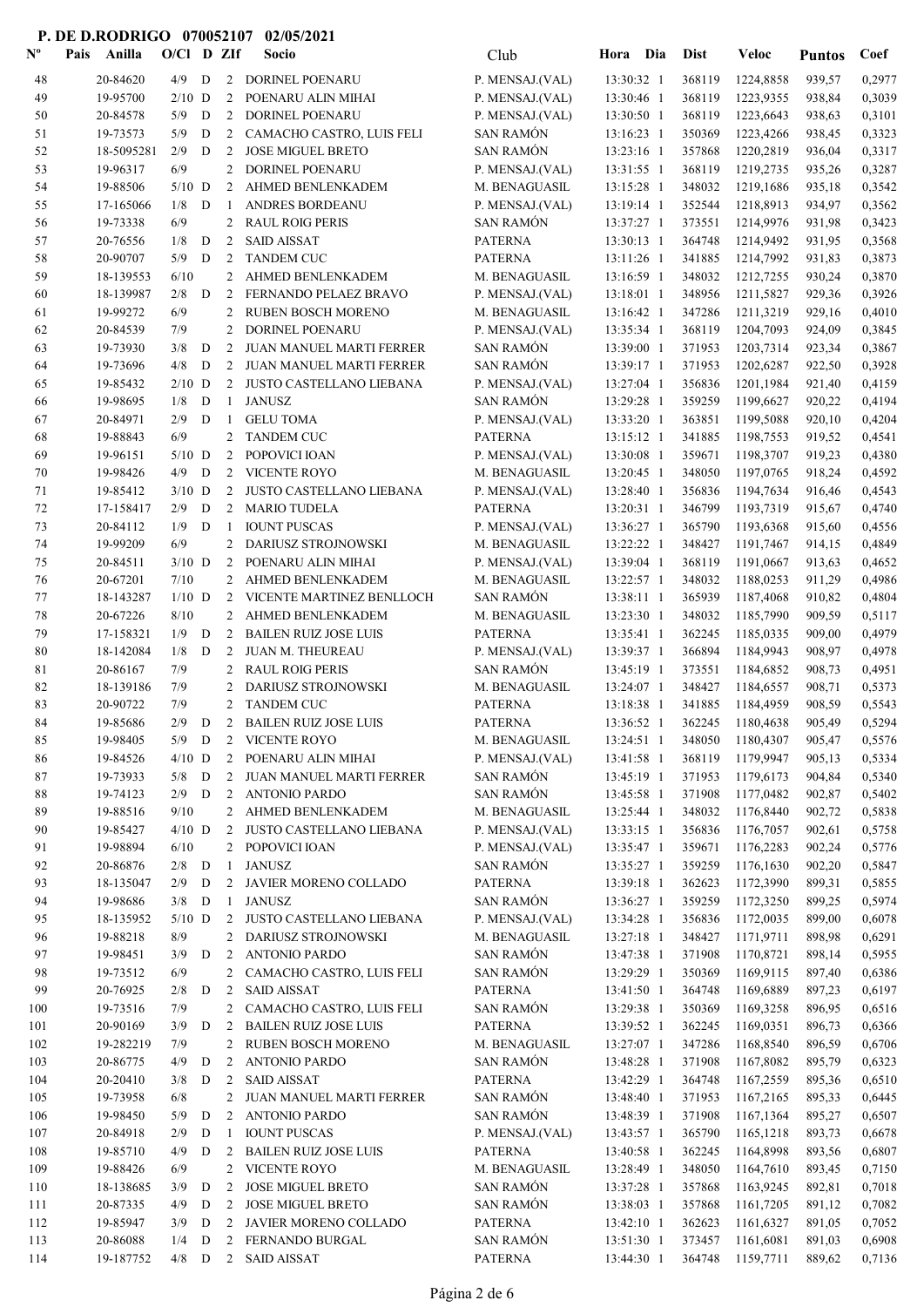| $\mathbf{N}^{\mathbf{o}}$ | Pais | Anilla               | $O/C1$ D ZIf    |                  |                | Socio                                               | Club                                | Hora                     | Dia | <b>Dist</b>      | Veloc                       | <b>Puntos</b>    | Coef             |
|---------------------------|------|----------------------|-----------------|------------------|----------------|-----------------------------------------------------|-------------------------------------|--------------------------|-----|------------------|-----------------------------|------------------|------------------|
| 115                       |      | 20-86048             | 2/4             | D                |                | 2 FERNANDO BURGAL                                   | <b>SAN RAMÓN</b>                    | 13:52:21 1               |     | 373457           | 1158,5451                   | 888,68           | 0,7030           |
| 116                       |      | 20-67325             | 1/5             | D                | 2              | <b>JOSE ESCOLANO LANDETE</b>                        | M. BENAGUASIL                       | 13:29:52 1               |     | 346328           | 1154,9400                   | 885,92           | 0,7647           |
| 117                       |      | 20-84113             | $3/9$ D         |                  | -1             | <b>IOUNT PUSCAS</b>                                 | P. MENSAJ.(VAL)                     | 13:46:57 1               |     | 365790           | 1154,0937                   | 885,27           | 0,7303           |
| 118                       |      | 19-88535             | 10/10           |                  | 2              | AHMED BENLENKADEM                                   | M. BENAGUASIL                       | 13:32:04 1               |     | 348032           | 1152,1695                   | 883,79           | 0,7741           |
| 119                       |      | 18-135999            | 6/10            |                  | 2              | JUSTO CASTELLANO LIEBANA                            | P. MENSAJ.(VAL)                     | 13:40:01 1               |     | 356836           | 1151,0220                   | 882,91           | 0,7614           |
| 120                       |      | 19-85641             | 7/10            |                  | 2              | JUSTO CASTELLANO LIEBANA                            | P. MENSAJ.(VAL)                     | 13:40:06 1               |     | 356836           | 1150,7127                   | 882,67           | 0,7678           |
| 121                       |      | 19-88416             | 7/9             |                  | 2              | VICENTE ROYO                                        | M. BENAGUASIL                       | 13:32:31 1               |     | 348050           | 1150,5151                   | 882,52           | 0,7937           |
| 122                       |      | 19-186536            | 2/8             | D                | -1             | ANDRES BORDEANU                                     | P. MENSAJ.(VAL)                     | 13:37:04 1               |     | 352544           | 1148,1025                   | 880,67           | 0,7901           |
| 123                       |      | 20-87354             | 5/9             | D                | 2              | <b>JOSE MIGUEL BRETO</b>                            | <b>SAN RAMÓN</b>                    | 13:41:49 1               |     | 357868           | 1147,6872                   | 880,35           | 0,7847           |
| 124                       |      | 19-95787             | $5/10$ D        |                  | 2              | POENARU ALIN MIHAI                                  | P. MENSAJ.(VAL)                     | 13:50:56 1               |     | 368119           | 1147,0264                   | 879,84           | 0,7691           |
| 125                       |      | 20-86779             | 6/9             |                  | 2              | <b>ANTONIO PARDO</b>                                | <b>SAN RAMÓN</b>                    | 13:54:33 1               |     | 371908           | 1145,9190                   | 879,00           | 0,7674           |
| 126                       |      | 19-80353             | 3/9             | D                | 2              | <b>MARIO TUDELA</b>                                 | <b>PATERNA</b>                      | 13:33:08 1               |     | 346799           | 1144,0477                   | 877,56           | 0,8295           |
| 127                       |      | 19-88404             | 8/9             |                  | 2              | <b>VICENTE ROYO</b>                                 | M. BENAGUASIL<br>LA COSTERA         | 13:34:16 1               |     | 348050<br>379065 | 1143,8979                   | 877,45           | 0,8331           |
| 128<br>129                |      | 20-81674<br>19-88334 | $1/10$ D<br>2/5 | D                | -1<br>2        | ANDREU COMPANY GRAU<br><b>JOSE ESCOLANO LANDETE</b> | M. BENAGUASIL                       | 14:01:40 1<br>13:33:30 1 |     | 346328           | 1142,9095<br>1141,1137      | 876,69<br>875,31 | 0,7709<br>0,8504 |
| 130                       |      | 19-95610             | 1/6             | D                | 2              | MONTALVAN MARIN JOSÉ LUIS                           | P. MENSAJ.(VAL)                     | 13:47:41 1               |     | 362393           | 1140,7366                   | 875,02           | 0,8190           |
| 131                       |      | 19-73733             | $1/10$ D        |                  | 2              | <b>TANDEM BERTOMEU</b>                              | <b>SAN RAMÓN</b>                    | 13:45:33 1               |     | 359693           | 1139,8923                   | 874,37           | 0,8315           |
| 132                       |      | 20-83918             | 4/9             | $\mathbf D$      | -1             | <b>IOUNT PUSCAS</b>                                 | P. MENSAJ.(VAL)                     | 13:50:58 1               |     | 365790           | 1139,6511                   | 874,19           | 0,8239           |
| 133                       |      | 18-142917            | $2/10$ D        |                  |                | 2 VICENTE MARTINEZ BENLLOCH                         | <b>SAN RAMÓN</b>                    | 13:51:13 1               |     | 365939           | 1139,2279                   | 873,86           | 0,8298           |
| 134                       |      | 18-135183            | 5/9             | D                | 2              | <b>BAILEN RUIZ JOSE LUIS</b>                        | <b>PATERNA</b>                      | 13:48:07 1               |     | 362245           | 1138,7175                   | 873,47           | 0,8446           |
| 135                       |      | 19-98696             | 4/8             | D                | 1              | <b>JANUSZ</b>                                       | <b>SAN RAMÓN</b>                    | 13:46:01 1               |     | 359259           | 1136,8356                   | 872,03           | 0,8579           |
| 136                       |      | 19-88592             | 3/8             | D                | 2              | FERNANDO PELAEZ BRAVO                               | P. MENSAJ.(VAL)                     | 13:36:58 1               |     | 348956           | 1136,7879                   | 871,99           | 0,8898           |
| 137                       |      | 19-88584             | 4/9             | D                | 2              | <b>MARIO TUDELA</b>                                 | <b>PATERNA</b>                      | 13:35:29 1               |     | 346799           | 1135,2469                   | 870,81           | 0,9019           |
| 138                       |      | 20-87377             | 6/9             |                  | 2              | <b>JOSE MIGUEL BRETO</b>                            | SAN RAMÓN                           | 13:45:25 1               |     | 357868           | 1134,5881                   | 870,30           | 0,8804           |
| 139                       |      | 20-84730             | 6/10            |                  | 2              | POENARU ALIN MIHAI                                  | P. MENSAJ.(VAL)                     | 13:54:58 1               |     | 368119           | 1132,7900                   | 868,92           | 0,8621           |
| 140                       |      | 19-85519             | 5/9             | D                | 2              | <b>MARIO TUDELA</b>                                 | <b>PATERNA</b>                      | 13:36:18 1               |     | 346799           | 1132,2200                   | 868,49           | 0,9217           |
| 141                       |      | 20-84731             | 7/10            |                  | $\overline{2}$ | POENARU ALIN MIHAI                                  | P. MENSAJ.(VAL)                     | 13:55:12 1               |     | 368119           | 1131,9772                   | 868,30           | 0,8745           |
| 142                       |      | 20-86824             | 5/8             | D                | -1             | <b>JANUSZ</b>                                       | <b>SAN RAMÓN</b>                    | 13:47:47 1               |     | 359259           | 1130,5156                   | 867,18           | 0,9024           |
| 143                       |      | 18-151469            | 1/8             | D                | 2              | <b>OSCAR PASTOR</b>                                 | P. MENSAJ.(VAL)                     | 13:58:17 1               |     | 371096           | 1130,4138                   | 867,10           | 0,8798           |
| 144                       |      | 18-151547            | $3/10$ D        |                  |                | 2 VICENTE MARTINEZ BENLLOCH                         | <b>SAN RAMÓN</b>                    | 13:53:44 1               |     | 365939           | 1130,3717                   | 867,07           | 0,8984           |
| 145                       |      | 19-88038             | 1/7             | D                | 2              | JOSE VICENTE ANDRES FA                              | M. BENAGUASIL                       | 13:41:15 1               |     | 351606           | 1129,6578                   | 866,52           | 0,9415           |
| 146                       |      | 20-86042             | 3/4             | D                | 2              | FERNANDO BURGAL                                     | <b>SAN RAMÓN</b>                    | 14:01:04 1               |     | 373457           | 1128,0417                   | 865,28           | 0,8926           |
| 147                       |      | 19-85433             | 8/10            |                  |                | 2 JUSTO CASTELLANO LIEBANA                          | P. MENSAJ.(VAL)                     | 13:46:29 1               |     | 356836           | 1127,5033                   | 864,87           | 0,9405           |
| 148<br>149                |      | 19-98712<br>19-95880 | 4/8<br>7/9      | D                | 2<br>2         | FERNANDO PELAEZ BRAVO<br><b>JOSE MIGUEL BRETO</b>   | P. MENSAJ.(VAL)<br><b>SAN RAMÓN</b> | 13:40:51 1<br>13:48:57 1 |     | 348956<br>357868 | 1122,5865                   | 861,10           | 0,9683<br>0,9506 |
| 150                       |      | 20-86320             | 1/8             | D                | 2              | MARCEL CONSTANTIN PROFIRE                           | <b>SAN RAMÓN</b>                    | 13:57:01 1               |     | 366846           | 1122,0191<br>1121,7960      | 860,66<br>860,49 | 0,9335           |
| 151                       |      | 19-85727             | 6/9             |                  |                | 2 BAILEN RUIZ JOSE LUIS                             | <b>PATERNA</b>                      | 13:53:00 1               |     | 362245           | 1121,5015                   | 860,27           | 0,9517           |
| 152                       |      | 19-282576            |                 |                  |                | 2/8 D 2 MARCEL CONSTANTIN PROFIRE                   | SAN RAMÓN                           |                          |     |                  | 13:57:09 1 366846 1121,3388 | 860,14           | 0,9460           |
| 153                       |      | 20-80602             | $2/10$ D        |                  | - 1            | ANDREU COMPANY GRAU                                 | LA COSTERA                          | 14:08:16 1               |     | 379065           | 1120,6100                   | 859,58           | 0,9215           |
| 154                       |      | 19-85728             | 7/9             |                  | $\mathbf{2}$   | <b>BAILEN RUIZ JOSE LUIS</b>                        | <b>PATERNA</b>                      | 13:53:19 1               |     | 362245           | 1120,4031                   | 859,42           | 0,9706           |
| 155                       |      | 19-96431             | 3/9             | $\mathbf D$      | 1              | <b>GELU TOMA</b>                                    | P. MENSAJ.(VAL)                     | 13:56:51 1               |     | 363851           | 1113,2048                   | 853,90           | 0,9726           |
| 156                       |      | 19-73602             | 8/9             |                  | $\mathbf{2}$   | CAMACHO CASTRO, LUIS FELI                           | <b>SAN RAMÓN</b>                    | 13:44:58 1               |     | 350369           | 1112,4003                   | 853,28           | 1,0165           |
| 157                       |      | 18-142321            | 8/9             |                  |                | 2 RAUL ROIG PERIS                                   | <b>SAN RAMÓN</b>                    | 14:06:24 1               |     | 373551           | 1110,4370                   | 851,78           | 0,9596           |
| 158                       |      | 20-84155             | $5/9$ D         |                  | -1             | <b>IOUNT PUSCAS</b>                                 | P. MENSAJ.(VAL)                     | 13:59:32 1               |     | 365790           | 1110,0243                   | 851,46           | 0,9862           |
| 159                       |      | 19-96123             | 7/10            |                  | $\mathbf{2}$   | POPOVICI IOAN                                       | P. MENSAJ.(VAL)                     | 13:54:05 1               |     | 359671           | 1109,8102                   | 851,30           | 1,0093           |
| 160                       |      | 20-84993             | $4/9$ D         |                  | -1             | <b>GELU TOMA</b>                                    | P. MENSAJ.(VAL)                     | 13:58:35 1               |     | 363851           | 1107,3325                   | 849,40           | 1,0040           |
| 161                       |      | 20-84966             | 5/9             | D                | $\mathbf{1}$   | <b>GELU TOMA</b>                                    | P. MENSAJ.(VAL)                     | 13:59:04 1               |     | 363851           | 1105,7060                   | 848,15           | 1,0102           |
| 162                       |      | 20-87138             | 1/9             | D                | 2              | MARCEL ANDREESCU                                    | <b>SAN RAMÓN</b>                    | 14:15:25 1               |     | 381614           | 1104,7932                   | 847,45           | 0,9692           |
| 163                       |      | 20-84211             | 2/8             | D                | 2              | <b>OSCAR PASTOR</b>                                 | P. MENSAJ.(VAL)                     | 14:06:06 1               |     | 371096           | 1104,1238                   | 846,94           | 1,0028           |
| 164                       |      | 18-138810            | 3/8             | D                | 2              | <b>OSCAR PASTOR</b>                                 | P. MENSAJ.(VAL)                     | 14:06:09 1               |     | 371096           | 1103,9595                   | 846,81           | 1,0090           |
| 165                       |      | 19-95927<br>20-81940 | 4/8<br>1/7      | D<br>$\mathbf D$ | $\overline{2}$ | <b>OSCAR PASTOR</b><br>FRANCISCO E. BELLVER RUB     | P. MENSAJ.(VAL)<br>LA COSTERA       | 14:06:15 1               |     | 371096<br>352700 | 1103,6312                   | 846,56           | 1,0151<br>1,0746 |
| 166<br>167                |      | 18-135298            | 8/9             |                  | -1<br>2        | <b>BAILEN RUIZ JOSE LUIS</b>                        | <b>PATERNA</b>                      | 13:49:37 1<br>13:58:26 1 |     | 362245           | 1103,5094<br>1102,9483      | 846,46<br>846,03 | 1,0525           |
| 168                       |      | 20-84633             | 6/9             |                  | $\mathbf{1}$   | <b>IOUNT PUSCAS</b>                                 | P. MENSAJ.(VAL)                     | 14:02:17 1               |     | 365790           | 1100,8376                   | 844,42           | 1,0486           |
| 169                       |      | 20-87167             | $4/10$ D        |                  |                | 2 VICENTE MARTINEZ BENLLOCH                         | <b>SAN RAMÓN</b>                    | 14:02:45 1               |     | 365939           | 1099,7415                   | 843,57           | 1,0544           |
| 170                       |      | 18-140748            | $3/8$ D         |                  | 1              | ANDRES BORDEANU                                     | P. MENSAJ.(VAL)                     | 13:50:50 1               |     | 352544           | 1098,8384                   | 842,88           | 1,1009           |
| 171                       |      | 19-96441             | $1/7$ D         |                  |                | 2 VICENTE NAVARRO ALOS                              | P. MENSAJ.(VAL)                     | 14:01:36 1               |     | 363491           | 1096,1731                   | 840,84           | 1,0741           |
| 172                       |      | 19-85478             | 5/8             | D                | 2              | FERNANDO PELAEZ BRAVO                               | P. MENSAJ.(VAL)                     | 13:48:37 1               |     | 348956           | 1095,2221                   | 840,11           | 1,1253           |
| 173                       |      | 19-84996             | 1/8             | D                | 1              | FCO. BELLVER MICO                                   | LA COSTERA                          | 13:52:06 1               |     | 352700           | 1095,0016                   | 839,94           | 1,1199           |
| 174                       |      | 19-83402             | 1/8             | D                | 1              | JOSE RAFAEL VILA GOMEZ                              | LA COSTERA                          | 13:43:43 1               |     | 342032           | 1090,2577                   | 836,30           | 1,1615           |
| 175                       |      | 19-187753            | 5/8             | D                | 2              | SAID AISSAT                                         | <b>PATERNA</b>                      | 14:04:43 1               |     | 364748           | 1089,7217                   | 835,89           | 1,0954           |
| 176                       |      | 19-96533             | 4/8             | $\mathbf{D}$     | -1             | ANDRES BORDEANU                                     | P. MENSAJ.(VAL)                     | 13:53:32 1               |     | 352544           | 1089,6682                   | 835,85           | 1,1398           |
| 177                       |      | 20-81218             | $3/10$ D        |                  | 1              | ANDREU COMPANY GRAU                                 | LA COSTERA                          | 14:18:09 1               |     | 379065           | 1088,7979                   | 835,18           | 1,0661           |
| 178                       |      | 20-81672             | $4/10$ D        |                  | 1              | ANDREU COMPANY GRAU                                 | LA COSTERA                          | 14:18:33 1               |     | 379065           | 1087,5484                   | 834,22           | 1,0721           |
| 179                       |      | 20-86898             | 6/8             |                  | 1              | <b>JANUSZ</b>                                       | <b>SAN RAMÓN</b>                    | 14:00:55 1               |     | 359259           | 1085,6479                   | 832,76           | 1,1376           |
| 180                       |      | 20-67975             | 8/9             |                  | 2              | <b>TANDEM CUC</b>                                   | <b>PATERNA</b>                      | 13:45:33 1               |     | 341885           | 1083,4575                   | 831,08           | 1,2020           |
| 181                       |      | 19-80375             | 6/8             |                  |                | 2 FERNANDO PELAEZ BRAVO                             | P. MENSAJ.(VAL)                     | $13:52:15$ 1             |     | 348956           | 1082,8735                   | 830,64           | 1,1842           |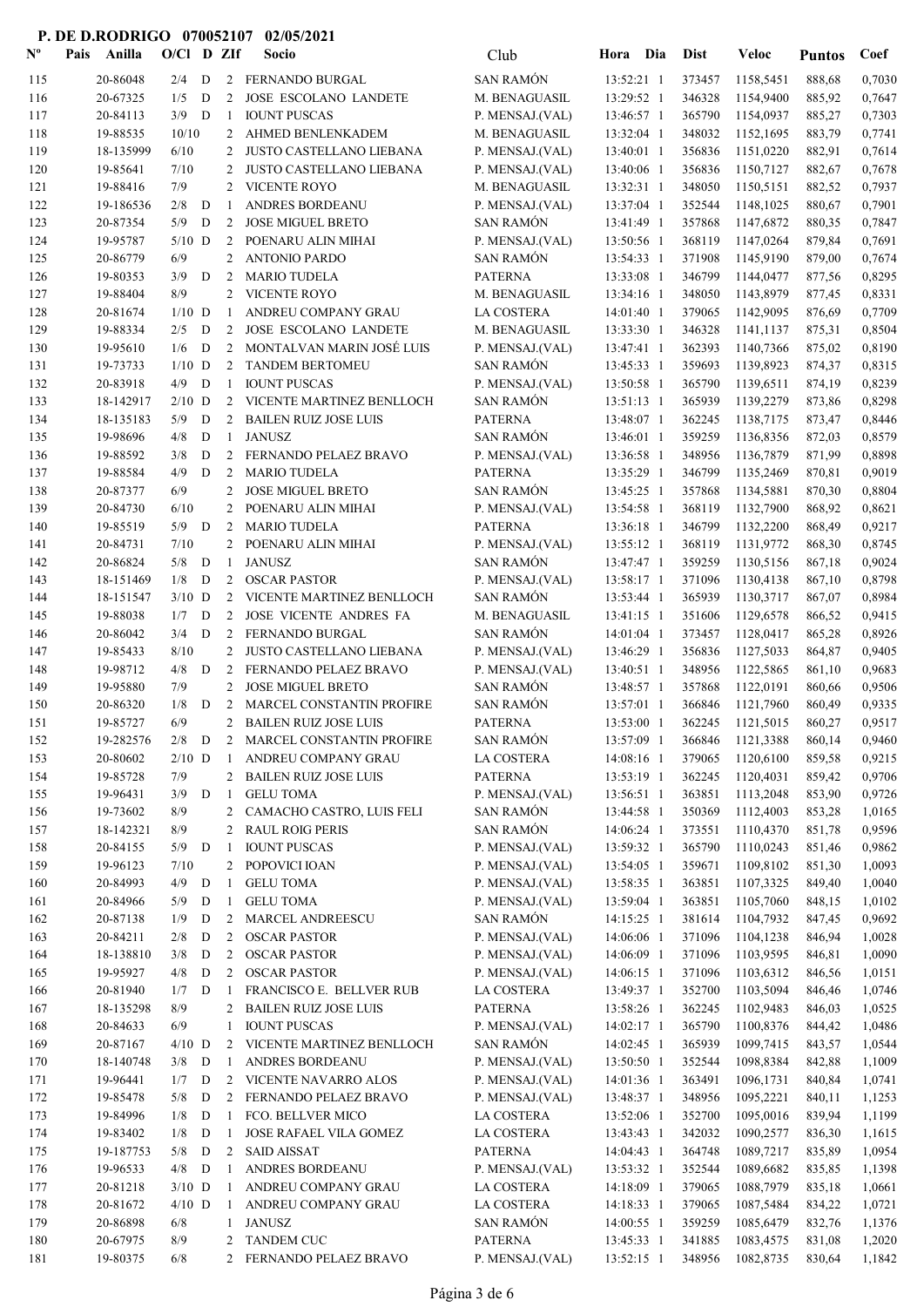| ${\bf N^o}$ | Pais | Anilla                | $O/C1$ D ZIf    |             |                   | Socio                                                 | Club                                | Hora                     | Dia | <b>Dist</b>      | <b>Veloc</b>                | <b>Puntos</b>    | Coef             |
|-------------|------|-----------------------|-----------------|-------------|-------------------|-------------------------------------------------------|-------------------------------------|--------------------------|-----|------------------|-----------------------------|------------------|------------------|
| 182         |      | 20-84400              | 8/10            |             |                   | 2 POENARU ALIN MIHAI                                  | P. MENSAJ.(VAL)                     | 14:10:17 1               |     | 368119           | 1081,8014                   | 829,81           | 1,1288           |
| 183         |      | 19-96263              | $5/8$ D         |             | -1                | ANDRES BORDEANU                                       | P. MENSAJ.(VAL)                     | 13:56:02 1               |     | 352544           | 1081,3127                   | 829,44           | 1,1851           |
| 184         |      | 20-80618              | $5/10$ D        |             | -1                | ANDREU COMPANY GRAU                                   | LA COSTERA                          | 14:20:46 1               |     | 379065           | 1080,6757                   | 828,95           | 1,1082           |
| 185         |      | 20-80601              | 6/10            |             | 1                 | ANDREU COMPANY GRAU                                   | LA COSTERA                          | 14:21:35 1               |     | 379065           | 1078,1654                   | 827,02           | 1,1143           |
| 186         |      | 20-86334              | 3/8             | D           | 2                 | MARCEL CONSTANTIN PROFIRE                             | <b>SAN RAMÓN</b>                    | 14:10:37 1               |     | 366846           | 1077,0054                   | 826,13           | 1,1576           |
| 187         |      | 19-95466              | 2/7             | D           |                   | 2 VICENTE NAVARRO ALOS                                | P. MENSAJ.(VAL)                     | 14:07:31 1               |     | 363491           | 1076,9572                   | 826,10           | 1,1746           |
| 188         |      | 19-74027              | $5/10$ D        |             | 2                 | VICENTE MARTINEZ BENLLOCH                             | <b>SAN RAMÓN</b>                    | 14:10:06 1               |     | 365939           | 1075,9747                   | 825,34           | 1,1729           |
| 189         |      | 19-95419              | 5/8             | D           | 2                 | <b>OSCAR PASTOR</b>                                   | P. MENSAJ.(VAL)                     | 14:15:42 1               |     | 371096           | 1073,4625                   | 823,42           | 1,1628           |
| 190<br>191  |      | 18-140981<br>19-74662 | 2/7<br>4/8      | D<br>D      | 1<br>2            | FRANCISCO E. BELLVER RUB<br>MARCEL CONSTANTIN PROFIRE | LA COSTERA<br><b>SAN RAMÓN</b>      | 13:58:45 1<br>14:12:51 1 |     | 352700<br>366846 | 1072,8517<br>1069,9898      | 822,95<br>820,75 | 1,2299<br>1,1887 |
| 192         |      | 18-151431             | 3/7             | D           | 2                 | VICENTE NAVARRO ALOS                                  | P. MENSAJ.(VAL)                     | 14:09:53 1               |     | 363491           | 1069,4581                   | 820,34           | 1,2060           |
| 193         |      | 20-81613              | 1/8             | D           | -1                | DIEGO GIL VILLALBA                                    | LA COSTERA                          | 14:01:39 1               |     | 354322           | 1068,3612                   | 819,50           | 1,2436           |
| 194         |      | 20-80681              | 7/10            |             | 1                 | ANDREU COMPANY GRAU                                   | LA COSTERA                          | 14:24:50 1               |     | 379065           | 1068,2903                   | 819,45           | 1,1685           |
| 195         |      | 20-20401              | 6/8             |             | 2                 | <b>SAID AISSAT</b>                                    | <b>PATERNA</b>                      | $14:11:51$ 1             |     | 364748           | 1066,9826                   | 818,45           | 1,2206           |
| 196         |      | 19-85299              | 1/8             | D           | -1                | MARCHO TANEV MARCHEV                                  | LA COSTERA                          | 13:54:03 1               |     | 345086           | 1064,9159                   | 816,86           | 1,2967           |
| 197         |      | 19-73769              | $2/10$ D        |             | 2                 | <b>TANDEM BERTOMEU</b>                                | <b>SAN RAMÓN</b>                    | 14:08:28 1               |     | 359693           | 1062,7132                   | 815,17           | 1,2504           |
| 198         |      | 19-96261              | 6/8             |             | 1                 | ANDRES BORDEANU                                       | P. MENSAJ.(VAL)                     | 14:02:00 1               |     | 352544           | 1061,8795                   | 814,53           | 1,2823           |
| 199         |      | 19-96484              | 2/6             | D           | 2                 | MONTALVAN MARIN JOSÉ LUIS                             | P. MENSAJ.(VAL)                     | 14:11:25 1               |     | 362393           | 1061,4391                   | 814,19           | 1,2537           |
| 200         |      | 19-96097              | 2/8             | D           | 2                 | <b>JUAN M. THEUREAU</b>                               | P. MENSAJ.(VAL)                     | 14:15:43 1               |     | 366894           | 1061,2563                   | 814,05           | 1,2446           |
| 201         |      | 19-85442              | 9/10            |             | 2                 | JUSTO CASTELLANO LIEBANA                              | P. MENSAJ.(VAL)                     | 14:06:25 1               |     | 356836           | 1060,6966                   | 813,62           | 1,2860           |
| 202         |      | 20-81634              | 2/8             | D           | $\mathbf{1}$      | DIEGO GIL VILLALBA                                    | LA COSTERA                          | 14:04:55 1               |     | 354322           | 1057,9408                   | 811,51           | 1,3016           |
| 203         |      | 19-83411              | 2/8             | D           | -1                | <b>JOSE RAFAEL VILA GOMEZ</b>                         | LA COSTERA                          | 13:54:07 1               |     | 342032           | 1055,2743                   | 809,46           | 1,3550           |
| 204         |      | 18-140792             | 3/8             | D           | -1                | JOSE RAFAEL VILA GOMEZ                                | LA COSTERA                          | 13:54:13 1               |     | 342032           | 1054,9489                   | 809,22           | 1,3617           |
| 205<br>206  |      | 19-96256<br>18-143363 | 7/8<br>$3/10$ D |             | $\mathbf{1}$<br>2 | ANDRES BORDEANU<br><b>TANDEM BERTOMEU</b>             | P. MENSAJ.(VAL)<br><b>SAN RAMÓN</b> | 14:04:24 1<br>14:11:45 1 |     | 352544<br>359693 | 1054,2584<br>1052,5033      | 808,69<br>807,34 | 1,3276<br>1,3076 |
| 207         |      | 18-151464             | 6/8             |             | 2                 | <b>OSCAR PASTOR</b>                                   | P. MENSAJ.(VAL)                     | 14:23:06 1               |     | 371096           | 1050,9657                   | 806,16           | 1,2735           |
| 208         |      | 19-85537              | 6/9             |             | 2                 | <b>MARIO TUDELA</b>                                   | <b>PATERNA</b>                      | 14:00:23 1               |     | 346799           | 1049,6867                   | 805,18           | 1,3693           |
| 209         |      | 20-84150              | 7/9             |             | $\mathbf{1}$      | <b>IOUNT PUSCAS</b>                                   | P. MENSAJ.(VAL)                     | 14:18:48 1               |     | 365790           | 1048,7099                   | 804,43           | 1,3045           |
| 210         |      | 18-138486             | $4/10$ D        |             | 2                 | <b>TANDEM BERTOMEU</b>                                | <b>SAN RAMÓN</b>                    | 14:13:09 1               |     | 359693           | 1048,2092                   | 804,05           | 1,3329           |
| 211         |      | 19-84943              | $3/7$ D         |             | -1                | FRANCISCO E. BELLVER RUB                              | LA COSTERA                          | 14:07:04 1               |     | 352700           | 1046,3805                   | 802,64           | 1,3658           |
| 212         |      | 19-278253             | 8/10            |             | 2                 | POPOVICI IOAN                                         | P. MENSAJ.(VAL)                     | 14:13:48 1               |     | 359671           | 1046,1635                   | 802,48           | 1,3457           |
| 213         |      | 20-90764              | 9/9             |             | 2                 | <b>TANDEM CUC</b>                                     | <b>PATERNA</b>                      | 13:56:50 1               |     | 341885           | 1046,0530                   | 802,39           | 1,4224           |
| 214         |      | 19-85915              | 4/9             | D           | 2                 | JAVIER MORENO COLLADO                                 | <b>PATERNA</b>                      | 14:16:50 1               |     | 362623           | 1045,5252                   | 801,99           | 1,3474           |
| 215         |      | 20-81601              | 3/8             | D           | -1                | DIEGO GIL VILLALBA                                    | LA COSTERA                          | 14:08:55 1               |     | 354322           | 1045,4546                   | 801,93           | 1,3854           |
| 216         |      | 19-73710              | $5/10$ D        |             | 2                 | <b>TANDEM BERTOMEU</b>                                | <b>SAN RAMÓN</b>                    | 14:14:26 1               |     | 359693           | 1044,3037                   | 801,05           | 1,3710           |
| 217         |      | 19-77960              | 2/9             | D           | 2                 | MARCEL ANDREESCU                                      | <b>SAN RAMÓN</b>                    | 14:35:26 1               |     | 381614           | 1044,2780                   | 801,03           | 1,2983           |
| 218         |      | 19-84995              | 2/8             | D           | -1                | FCO. BELLVER MICO                                     | LA COSTERA                          | 14:07:52 1               |     | 352700           | 1043,9029                   | 800,74           | 1,4112           |
| 219         |      | 20-86831              | 7/8             |             |                   | 1 JANUSZ                                              | <b>SAN RAMÓN</b>                    |                          |     |                  | 14:15:57 1 359259 1038,4709 | 796,58           | 1,3918           |
| 220         |      | 19-83227              | 4/8             | D           | -1                | JOSE RAFAEL VILA GOMEZ                                | LA COSTERA                          | 13:59:48 1               |     | 342032           | 1037,0891                   | 795,52           | 1,4685           |
| 221<br>222  |      | 20-91098<br>19-85507  | 2/8<br>7/9      | $\mathbf D$ | 1                 | MARCHO TANEV MARCHEV<br>2 MARIO TUDELA                | LA COSTERA<br><b>PATERNA</b>        | 14:03:08 1<br>14:05:12 1 |     | 345086<br>346799 | 1035,8795<br>1034,6032      | 794,59<br>793,61 | 1,4621<br>1,4615 |
| 223         |      | 19-83129              | $1/7$ D         |             | -1                | FERNANDEZ CARDOS ANGEL                                | LA COSTERA                          | 14:18:03 1               |     | 359733           | 1033,5670                   | 792,81           | 1,4153           |
| 224         |      | 20-81602              | 4/8             | D           | 1                 | DIEGO GIL VILLALBA                                    | LA COSTERA                          | 14:13:08 1               |     | 354322           | 1032,6073                   | 792,08           | 1,4434           |
| 225         |      | 19-74778              | 5/8             | D           | 2                 | MARCEL CONSTANTIN PROFIRE                             | <b>SAN RAMÓN</b>                    | 14:25:36 1               |     | 366846           | 1031,6254                   | 791,32           | 1,4003           |
| 226         |      | 18-8170681            | 4/7             | D           |                   | 2 VICENTE NAVARRO ALOS                                | P. MENSAJ.(VAL)                     | 14:23:18 1               |     | 363491           | 1028,8452                   | 789,19           | 1,4195           |
| 227         |      | 19-85260              | $3/8$ D         |             | -1                | MARCHO TANEV MARCHEV                                  | LA COSTERA                          | 14:05:30 1               |     | 345086           | 1028,5723                   | 788,98           | 1,5018           |
| 228         |      | 19-73822              | 6/10            |             | 2                 | <b>TANDEM BERTOMEU</b>                                | <b>SAN RAMÓN</b>                    | 14:20:40 1               |     | 359693           | 1025,7405                   | 786,81           | 1,4472           |
| 229         |      | 20-80694              | 8/10            |             | 1                 | ANDREU COMPANY GRAU                                   | LA COSTERA                          | 14:39:52 1               |     | 379065           | 1024,8693                   | 786,14           | 1,3793           |
| 230         |      | 19-85321              | $4/8$ D         |             | -1                | MARCHO TANEV MARCHEV                                  | LA COSTERA                          | 14:06:52 1               |     | 345086           | 1024,3994                   | 785,78           | 1,5217           |
| 231         |      | 19-96398              | 7/8             |             |                   | 2 FERNANDO PELAEZ BRAVO                               | P. MENSAJ.(VAL)                     | 14:10:43 1               |     | 348956           | 1024,1824                   | 785,61           | 1,5114           |
| 232         |      | 19-88440              | 9/9             |             | $\overline{2}$    | <b>VICENTE ROYO</b>                                   | M. BENAGUASIL                       | 14:12:00 1               |     | 348050           | 1017,6901                   | 780,64           | 1,5219           |
| 233         |      | 18-138073             | 3/6             | $\,$ D      | $2^{\circ}$       | MONTALVAN MARIN JOSÉ LUIS                             | P. MENSAJ.(VAL)                     | 14:26:55 1               |     | 362393           | 1015,3435                   | 778,84           | 1,4679           |
| 234         |      | 20-86513              | 3/9             | D           | $2^{\circ}$       | <b>MARCEL ANDREESCU</b>                               | <b>SAN RAMÓN</b>                    | 14:46:17 1               |     | 381614           | 1014,1666                   | 777,93           | 1,4000           |
| 235         |      | 20-84920              | 6/9             |             | $\mathbf{1}$      | <b>GELU TOMA</b>                                      | P. MENSAJ.(VAL)                     | 14:28:52 1               |     | 363851           | 1013,8891                   | 777,72           | 1,4746           |
| 236         |      | 19-84919              | 3/8             | D           | -1                | FCO. BELLVER MICO                                     | LA COSTERA                          | 14:17:58 1               |     | 352700<br>342032 | 1013,6028                   | 777,50           | 1,5277           |
| 237<br>238  |      | 18-134776<br>19-83449 | 5/8<br>6/8      | D           | -1<br>1           | JOSE RAFAEL VILA GOMEZ<br>JOSE RAFAEL VILA GOMEZ      | LA COSTERA<br>LA COSTERA            | 14:08:32 1<br>14:08:37 1 |     | 342032           | 1010,3348<br>1010,0861      | 774,99<br>774,80 | 1,5820<br>1,5887 |
| 239         |      | 17-183980             | 6/10            |             |                   | 2 VICENTE MARTINEZ BENLLOCH                           | SAN RAMÓN                           | 14:32:55 1               |     | 365939           | 1008,3279                   | 773,45           | 1,4911           |
| 240         |      | 18-142850             | 6/8             |             | 2                 | MARCEL CONSTANTIN PROFIRE                             | SAN RAMÓN                           | 14:34:17 1               |     | 366846           | 1007,0348                   | 772,46           | 1,4937           |
| 241         |      | 19-83472              | 7/8             |             | $\mathbf{1}$      | JOSE RAFAEL VILA GOMEZ                                | LA COSTERA                          | 14:12:30 1               |     | 342032           | 998,6336                    | 766,02           | 1,6087           |
| 242         |      | 19-88022              | 2/7             | D           | 2                 | JOSE VICENTE ANDRES FA                                | M. BENAGUASIL                       | 14:22:26 1               |     | 351606           | 997,6525                    | 765,27           | 1,5714           |
| 243         |      | 19-80365              | 8/9             |             |                   | 2 MARIO TUDELA                                        | <b>PATERNA</b>                      | 14:17:53 1               |     | 346799           | 996,8831                    | 764,67           | 1,5998           |
| 244         |      | 20-87321              | 8/9             |             | $\overline{2}$    | <b>JOSE MIGUEL BRETO</b>                              | <b>SAN RAMÓN</b>                    | 14:29:00 1               |     | 357868           | 996,8468                    | 764,65           | 1,5567           |
| 245         |      | 19-83140              | 2/7             | D           | -1                | FERNANDEZ CARDOS ANGEL                                | LA COSTERA                          | 14:31:15 1               |     | 359733           | 995,8007                    | 763,84           | 1,5549           |
| 246         |      | 20-84316              | 8/9             |             |                   | 2 DORINEL POENARU                                     | P. MENSAJ.(VAL)                     | 14:40:08 1               |     | 368119           | 994,5578                    | 762,89           | 1,5257           |
| 247         |      | 20-86875              | 8/8             |             | 1                 | <b>JANUSZ</b>                                         | <b>SAN RAMÓN</b>                    | 14:31:42 1               |     | 359259           | 993,2513                    | 761,89           | 1,5697           |
| 248         |      | 19-88330              | $3/5$ D         |             |                   | 2 JOSE ESCOLANO LANDETE                               | M. BENAGUASIL                       | $14:21:13$ 1             |     | 346328           | 986,0808                    | 756,39           | 1,6349           |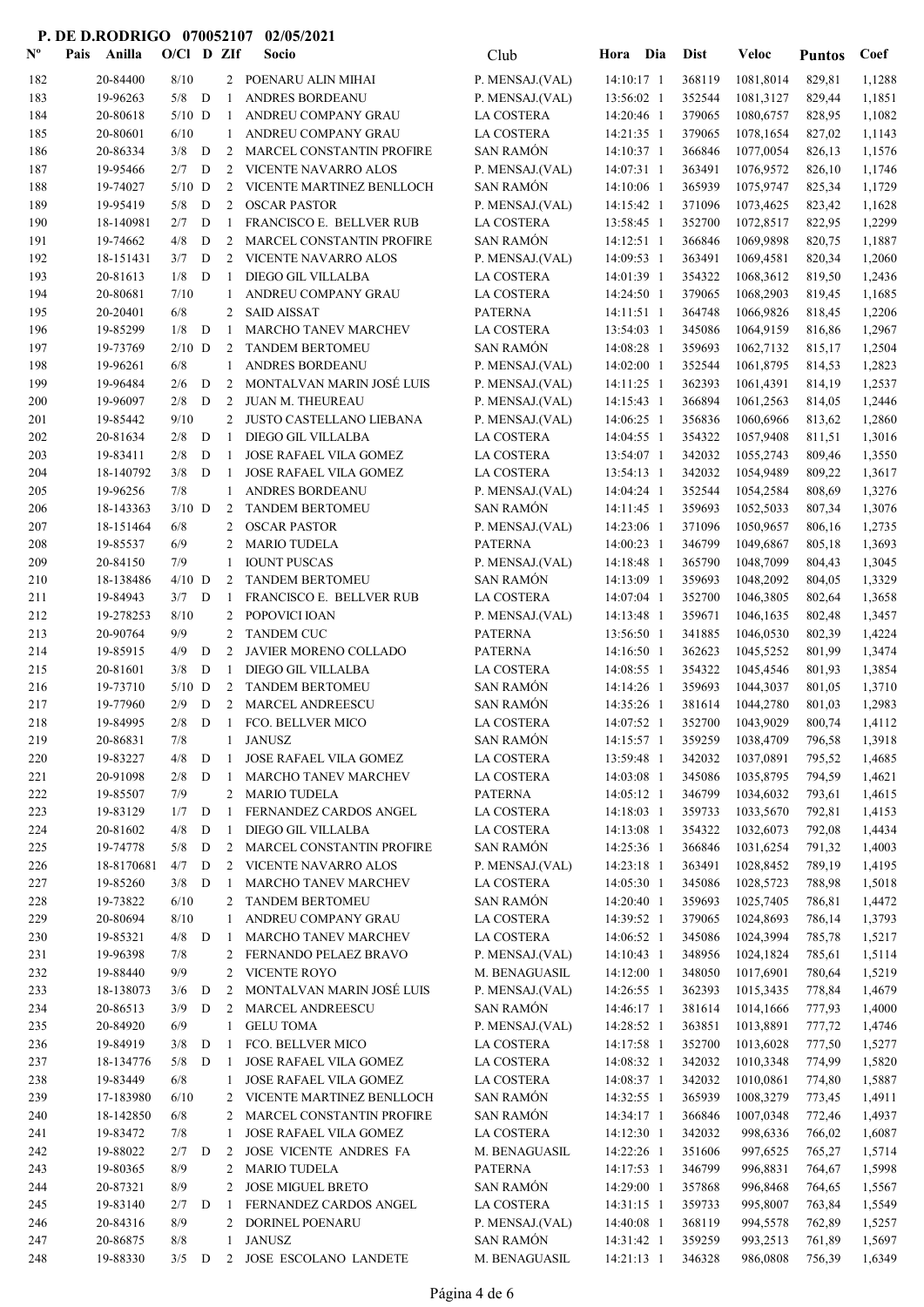| $N^{\text{o}}$ | Pais | Anilla                | $O/Cl$ D ZIf |             |                | Socio                                               | Club                                | Hora Dia                 | <b>Dist</b>      | Veloc                | <b>Puntos</b>    | Coef             |
|----------------|------|-----------------------|--------------|-------------|----------------|-----------------------------------------------------|-------------------------------------|--------------------------|------------------|----------------------|------------------|------------------|
| 249            |      | 19-84139              | 1/4          | D           |                | 1 FULGENCIO SAMPER CERDA                            | LA COSTERA                          | 14:16:16 1               | 341181           | 985,3129             | 755,80           | 1,6663           |
| 250            |      | 19-73743              | 7/10         |             | 2              | <b>TANDEM BERTOMEU</b>                              | <b>SAN RAMÓN</b>                    | 14:35:43 1               | 359693           | 983,5291             | 754,43           | 1,5868           |
| 251            |      | 19-83195              | 3/7          | D           | -1             | FERNANDEZ CARDOS ANGEL                              | LA COSTERA                          | 14:35:54 1               | 359733           | 983,1457             | 754,14           | 1,5930           |
| 252            |      | 19-83493              | 2/4          | D           | -1             | FULGENCIO SAMPER CERDA                              | LA COSTERA                          | 14:20:42 1               | 341181           | 972,8571             | 746,25           | 1,6863           |
| 253            |      | 20-84248              | 8/9          |             | 1              | <b>IOUNT PUSCAS</b>                                 | P. MENSAJ.(VAL)                     | 14:47:00 1               | 365790           | 970,2653             | 744,26           | 1,5791           |
| 254            |      | 19-84998              | 4/8          | D           | -1             | FCO. BELLVER MICO                                   | LA COSTERA                          | 14:33:50 1               | 352700           | 969,3999             | 743,59           | 1,6442           |
| 255            |      | 19-73957              | 7/8          |             | $\overline{2}$ | JUAN MANUEL MARTI FERRER                            | <b>SAN RAMÓN</b>                    | 14:54:44 1               | 371953           | 966,7813             | 741,58           | 1,5652           |
| 256            |      | 18-135085             | 5/9          | D           | 2              | JAVIER MORENO COLLADO                               | <b>PATERNA</b>                      | 14:45:32 1               | 362623           | 965,6213             | 740,69           | 1,6118           |
| 257            |      | 17-183974             | 7/10         |             | 2              | VICENTE MARTINEZ BENLLOCH                           | <b>SAN RAMÓN</b>                    | 14:53:18 1               | 365939           | 954,7065             | 732,32           | 1,6034           |
| 258            |      | 19-96046              | 3/8          | D           | 2              | JUAN M. THEUREAU                                    | P. MENSAJ.(VAL)                     | 15:00:23 1               | 366894           | 939,8301             | 720,91           | 1,6055           |
| 259            |      | 18-5095393            | 4/6          | D           | 2              | MONTALVAN MARIN JOSÉ LUIS                           | P. MENSAJ.(VAL)                     | 14:56:34 1               | 362393           | 937,4657             | 719,10           | 1,6317           |
| 260            |      | 19-91069              | 5/8          | D           | -1             | MARCHO TANEV MARCHEV                                | LA COSTERA                          | 14:38:56 1               | 345086           | 935,3614             | 717,48           | 1,7202           |
| 261            |      | 19-99282              | 4/5          | D           | 2              | <b>JOSE ESCOLANO LANDETE</b>                        | M. BENAGUASIL                       | 14:43:37 1               | 346328           | 926,9608             | 711,04           | 1,7206           |
| 262            |      | 20-87440              | 4/9          | $\mathbf D$ | 2              | MARCEL ANDREESCU                                    | <b>SAN RAMÓN</b>                    | 15:24:14 1               | 381614           | 921,2537             | 706,66           | 1,5675           |
| 263            |      | 19-73514              | 9/9          |             | 2              | CAMACHO CASTRO, LUIS FELI                           | <b>SAN RAMÓN</b>                    | 14:51:57 1               | 350369           | 917,3164             | 703,64           | 1,7138           |
| 264            |      | 19-83139              | 4/7          | D           | -1             | FERNANDEZ CARDOS ANGEL                              | LA COSTERA                          | 15:02:47 1               | 359733           | 915,8561             | 702,52           | 1,6755           |
| 265            |      | 19-84921              | 5/8          | D           | -1             | FCO. BELLVER MICO                                   | LA COSTERA                          | 14:55:13 1               | 352700           | 915,5886             | 702,32           | 1,7154           |
| 266            |      | 19-84999              | 4/7          | D           | -1             | FRANCISCO E. BELLVER RUB                            | LA COSTERA                          | 14:56:33 1               | 352700           | 912,4305             | 699,89           | 1,7219           |
| 267            |      | 19-143729             | 5/8          | D           | -1             | DIEGO GIL VILLALBA<br>POPOVICI IOAN                 | LA COSTERA                          | 14:59:35 1               | 354322           | 909,4896             | 697,64           | 1,7204           |
| 268<br>269     |      | 19-96111<br>20-87408  | 9/10<br>5/9  | D           | 2<br>2         | MARCEL ANDREESCU                                    | P. MENSAJ.(VAL)<br><b>SAN RAMÓN</b> | 15:07:11 1<br>15:37:13 1 | 359671<br>381614 | 905,5541<br>893,2563 | 694,62           | 1,7012<br>1,6094 |
| 270            |      | 18-138673             | 5/6          | D           | 2              | MONTALVAN MARIN JOSÉ LUIS                           | P. MENSAJ.(VAL)                     | 15:15:55 1               | 362393           | 892,7768             | 685,19<br>684,82 | 1,7010           |
| 271            |      | 18-135986             | 10/10        |             | 2              | JUSTO CASTELLANO LIEBANA                            | P. MENSAJ.(VAL)                     | 15:10:46 1               | 356836           | 890,3834             | 682,98           | 1,7339           |
| 272            |      | 18-141166             | 3/4          | D           | -1             | FULGENCIO SAMPER CERDA                              | LA COSTERA                          | 14:53:30 1               | 341181           | 889,6506             | 682,42           | 1,8202           |
| 273            |      | 19-96271              | 8/8          |             | 1              | ANDRES BORDEANU                                     | P. MENSAJ.(VAL)                     | 15:09:15 1               | 352544           | 883,0157             | 677,33           | 1,7680           |
| 274            |      | 20-87413              | 6/9          |             | 2              | MARCEL ANDREESCU                                    | <b>SAN RAMÓN</b>                    | 15:44:10 1               | 381614           | 878,9574             | 674,22           | 1,6393           |
| 275            |      | 20-84977              | 7/9          |             | 1              | <b>GELU TOMA</b>                                    | P. MENSAJ.(VAL)                     | 15:25:02 1               | 363851           | 876,6790             | 672,47           | 1,7256           |
| 276            |      | 18-142926             | 7/9          |             | 2              | <b>ANTONIO PARDO</b>                                | <b>SAN RAMÓN</b>                    | 15:36:22 1               | 371908           | 872,2727             | 669,09           | 1,6943           |
| 277            |      | 20-81168              | 6/8          |             | 1              | MARCHO TANEV MARCHEV                                | LA COSTERA                          | 15:11:35 1               | 345086           | 859,3136             | 659,15           | 1,8326           |
| 278            |      | 20-90186              | 9/9          |             | 2              | <b>BAILEN RUIZ JOSE LUIS</b>                        | <b>PATERNA</b>                      | 15:32:19 1               | 362245           | 857,7568             | 657,96           | 1,7521           |
| 279            |      | 20-84776              | 10/10        |             | $\overline{2}$ | POPOVICI IOAN                                       | P. MENSAJ.(VAL)                     | 15:33:53 1               | 359671           | 848,5141             | 650,87           | 1,7710           |
| 280            |      | 18-141417             | 1/9          | D           | -1             | VICENTE PERIS PIQUERAS                              | LA COSTERA                          | 15:14:46 1               | 342032           | 845,0103             | 648,18           | 1,8690           |
| 281            |      | 19-83443              | 2/9          | D           | -1             | <b>VICENTE PERIS PIQUERAS</b>                       | LA COSTERA                          | 15:17:17 1               | 342032           | 839,7888             | 644,17           | 1,8757           |
| 282            |      | 19-74609              | 7/8          |             | 2              | MARCEL CONSTANTIN PROFIRE                           | <b>SAN RAMÓN</b>                    | 15:53:25 1               | 366846           | 827,3167             | 634,61           | 1,7551           |
| 283            |      | 16-269893             | 8/9          |             | 2              | <b>ANTONIO PARDO</b>                                | <b>SAN RAMÓN</b>                    | 16:02:41 1               | 371908           | 821,5633             | 630,19           | 1,7373           |
| 284            |      | 20-81037              | 6/8          |             | 1              | FCO. BELLVER MICO                                   | LA COSTERA                          | 15:51:50 1               | 352700           | 798,2648             | 612,32           | 1,8384           |
| 285            |      | 20-84607              | 8/9          |             | $\mathbf{1}$   | <b>GELU TOMA</b>                                    | P. MENSAJ.(VAL)                     | $16:13:51$ 1             | 363851           | 784,4152             | 601,70           | 1,7883           |
| 286            |      | 20-67132              | $9/9$        |             |                | 2 DARIUSZ STROJNOWSKI                               | M. BENAGUASIL                       | 15:57:56 1 348427        |                  | 777,8546 596,66      |                  | 1,8740           |
| 287            |      | 18-139029             | $3/7$ D      |             | 2              | JOSE VICENTE ANDRES FA                              | M. BENAGUASIL                       | 16:05:00 1               | 351606           | 772,7604             | 592,76           | 1,8636           |
| 288            |      | 20-86013              | 1/8          | D           |                | 2 ROSALEN CATALUÑA JOSÉ E.                          | <b>SAN RAMÓN</b>                    | 16:31:41 1               | 369382           | 766,8565             | 588,23           | 1,7801           |
| 289            |      | 19-95694              | 9/10         |             | $\mathbf{2}$   | POENARU ALIN MIHAI                                  | P. MENSAJ.(VAL)                     | $16:31:27$ 1             | 368119           | 764,6048             | 586,50           | 1,7924           |
| 290            |      | 19-84944              | 7/8          |             | 1              | FCO. BELLVER MICO                                   | LA COSTERA                          | $16:11:52$ 1             | 352700           | 763,6403             | 585,76           | 1,8772           |
| 291            |      | 19-84101              | 4/4          | D           | -1             | FULGENCIO SAMPER CERDA                              | LA COSTERA                          | 15:58:56 1               | 341181           | 759,9814             | 582,95           | 1,9473           |
| 292            |      | 20-91076              | 7/8          |             | $\mathbf{1}$   | MARCHO TANEV MARCHEV                                | LA COSTERA                          | 16:10:09 1               | 345086           | 749,9424             | 575,25           | 1,9319           |
| 293            |      | 19-74193              | 2/8          | D           | 2              | ROSALEN CATALUÑA JOSÉ E.                            | <b>SAN RAMÓN</b>                    | 16:42:38 1               | 369382           | 749,8112             | 575,15           | 1,8110           |
| 294            |      | 19-88046              | 4/7          | D           | 2              | JOSE VICENTE ANDRES FA                              | M. BENAGUASIL                       | 16:24:42 1               | 351606           | 740,6910             | 568,16           | 1,9090           |
| 295            |      | 18-151886             | 5/5<br>3/8   | D<br>D      | 2              | JOSE ESCOLANO LANDETE<br>2 ROSALEN CATALUÑA JOSÉ E. | M. BENAGUASIL<br>SAN RAMÓN          | 16:18:18 1               | 346328<br>369382 | 739,5430             | 567,28           | 1,9447           |
| 296<br>297     |      | 16-129689<br>19-95680 | 10/10        |             |                | 2 POENARU ALIN MIHAI                                | P. MENSAJ.(VAL)                     | 16:51:49 1<br>16:51:54 1 | 368119           | 736,0895<br>733,4509 | 564,63<br>562,60 | 1,8295<br>1,8420 |
| 298            |      | 19-96478              | 9/9          |             | 2              | DORINEL POENARU                                     | P. MENSAJ.(VAL)                     | 16:52:16 1               | 368119           | 732,9154             | 562,19           | 1,8482           |
| 299            |      | 20-81623              | 6/8          |             | 1              | DIEGO GIL VILLALBA                                  | LA COSTERA                          | 16:36:10 1               | 354322           | 728,8077             | 559,04           | 1,9266           |
| 300            |      | 19-96446              | 5/7          | D           | 2              | VICENTE NAVARRO ALOS                                | P. MENSAJ.(VAL)                     | 16:50:31 1               | 363491           | 726,2316             | 557,07           | 1,8843           |
| 301            |      | 18-142338             | 9/9          |             | 2              | <b>RAUL ROIG PERIS</b>                              | <b>SAN RAMÓN</b>                    | 17:04:31 1               | 373551           | 726,0231             | 556,91           | 1,8397           |
| 302            |      | 20-87186              | 8/10         |             | 2              | VICENTE MARTINEZ BENLLOCH                           | <b>SAN RAMÓN</b>                    | 16:57:16 1               | 365939           | 721,3937             | 553,36           | 1,8842           |
| 303            |      | 19-84032              | 1/3          | D           | -1             | JOSE V. LOPEZ ALVENTOSA                             | LA COSTERA                          | 16:40:02 1               | 351356           | 717,0043             | 549,99           | 1,9689           |
| 304            |      | 19-84912              | 5/7          | D           | -1             | FRANCISCO E. BELLVER RUB                            | LA COSTERA                          | 16:47:31 1               | 352700           | 708,9210             | 543,79           | 1,9679           |
| 305            |      | 19-95439              | 6/6          |             |                | 2 MONTALVAN MARIN JOSÉ LUIS                         | P. MENSAJ.(VAL)                     | 17:10:49 1               | 362393           | 695,8168             | 533,74           | 1,9215           |
| 306            |      | 19-83750              | 3/9          | D           | -1             | VICENTE PERIS PIQUERAS                              | LA COSTERA                          | 16:50:32 1               | 342032           | 683,3351             | 524,16           | 2,0426           |
| 307            |      | 19-88014              | 5/7          | D           | 2              | JOSE VICENTE ANDRES FA                              | M. BENAGUASIL                       | 17:17:06 1               | 351606           | 667,0575             | 511,68           | 1,9935           |
| 308            |      | 18-135006             | 6/9          |             | 2              | JAVIER MORENO COLLADO                               | <b>PATERNA</b>                      | 17:33:46 1               | 362623           | 666,8724             | 511,53           | 1,9392           |
| 309            |      | 19-96099              | 4/8          | D           | 2              | JUAN M. THEUREAU                                    | P. MENSAJ.(VAL)                     | 17:43:43 1               | 366894           | 662,6024             | 508,26           | 1,9228           |
| 310            |      | 19-85943              | 7/9          |             | 2              | JAVIER MORENO COLLADO                               | <b>PATERNA</b>                      | 17:42:15 1               | 362623           | 656,6283             | 503,68           | 1,9518           |
| 311            |      | 20-83971              | 5/8          | D           | 2              | JUAN M. THEUREAU                                    | P. MENSAJ.(VAL)                     | 17:55:32 1               | 366894           | 648,7575             | 497,64           | 1,9353           |
| 312            |      | 20-90042              | 8/9          |             | 2              | JAVIER MORENO COLLADO                               | <b>PATERNA</b>                      | 17:48:59 1               | 362623           | 648,7188             | 497,61           | 1,9644           |
| 313            |      | 19-74618              | 8/8          |             | 2              | MARCEL CONSTANTIN PROFIRE                           | <b>SAN RAMÓN</b>                    | 17:57:26 1               | 366846           | 646,5006             | 495,91           | 1,9480           |
| 314            |      | 19-95460              | 6/7          |             | 2              | VICENTE NAVARRO ALOS                                | P. MENSAJ.(VAL)                     | 17:53:13 1               | 363491           | 645,3840             | 495,05           | 1,9722           |
| 315            |      | 19-88043              | 6/7          |             |                | 2 JOSE VICENTE ANDRES FA                            | M. BENAGUASIL                       | 17:40:00 1               | 351606           | 639,2836             | 490,37           | 2,0454           |